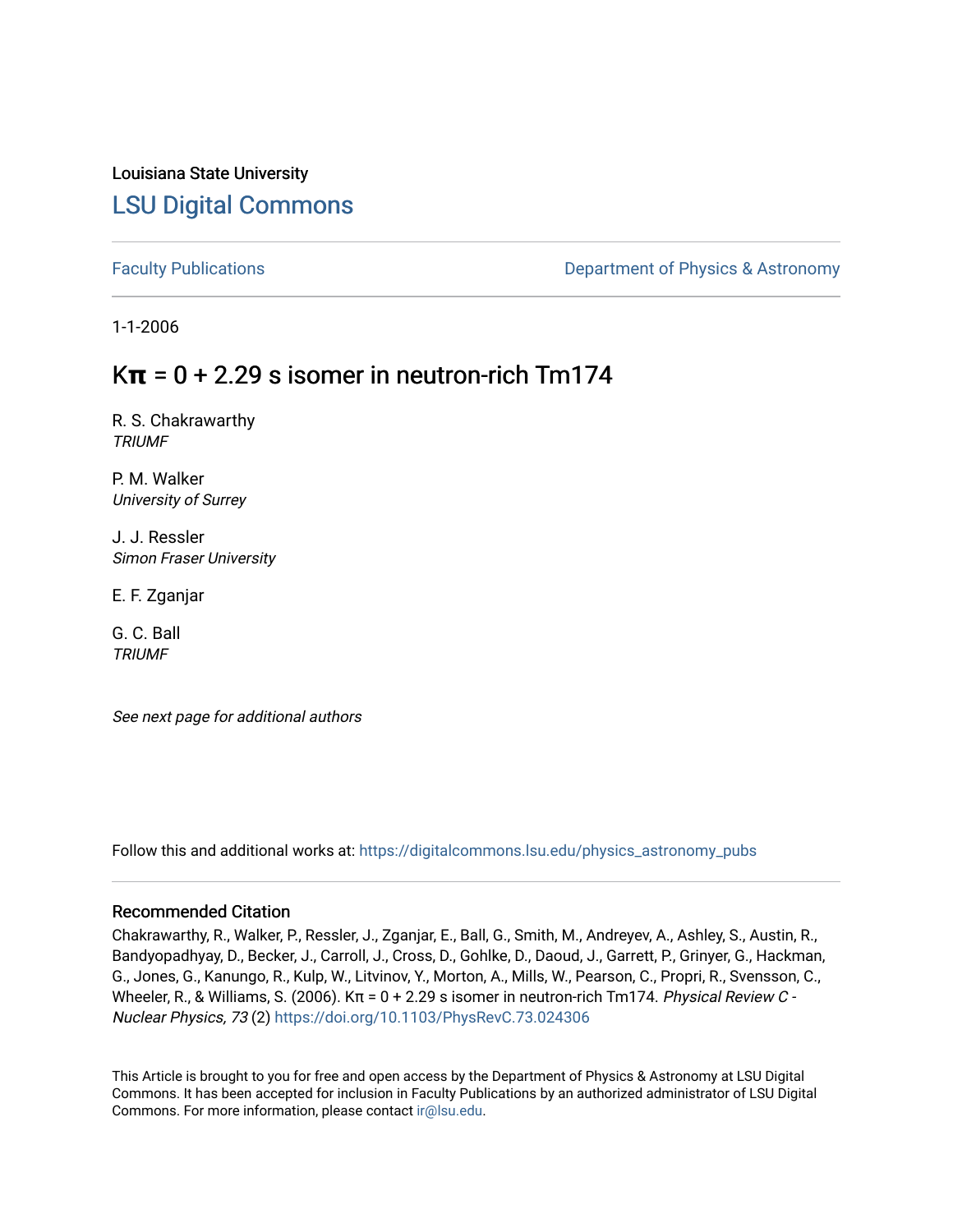# Authors

R. S. Chakrawarthy, P. M. Walker, J. J. Ressler, E. F. Zganjar, G. C. Ball, M. B. Smith, A. N. Andreyev, S. F. Ashley, R. A.E. Austin, D. Bandyopadhyay, J. A. Becker, J. J. Carroll, D. S. Cross, D. Gohlke, J. J. Daoud, P. E. Garrett, G. F. Grinyer, G. Hackman, G. A. Jones, R. Kanungo, W. D. Kulp, Y. Litvinov, A. C. Morton, W. J. Mills, C. J. Pearson, R. Propri, C. E. Svensson, R. Wheeler, and S. J. Williams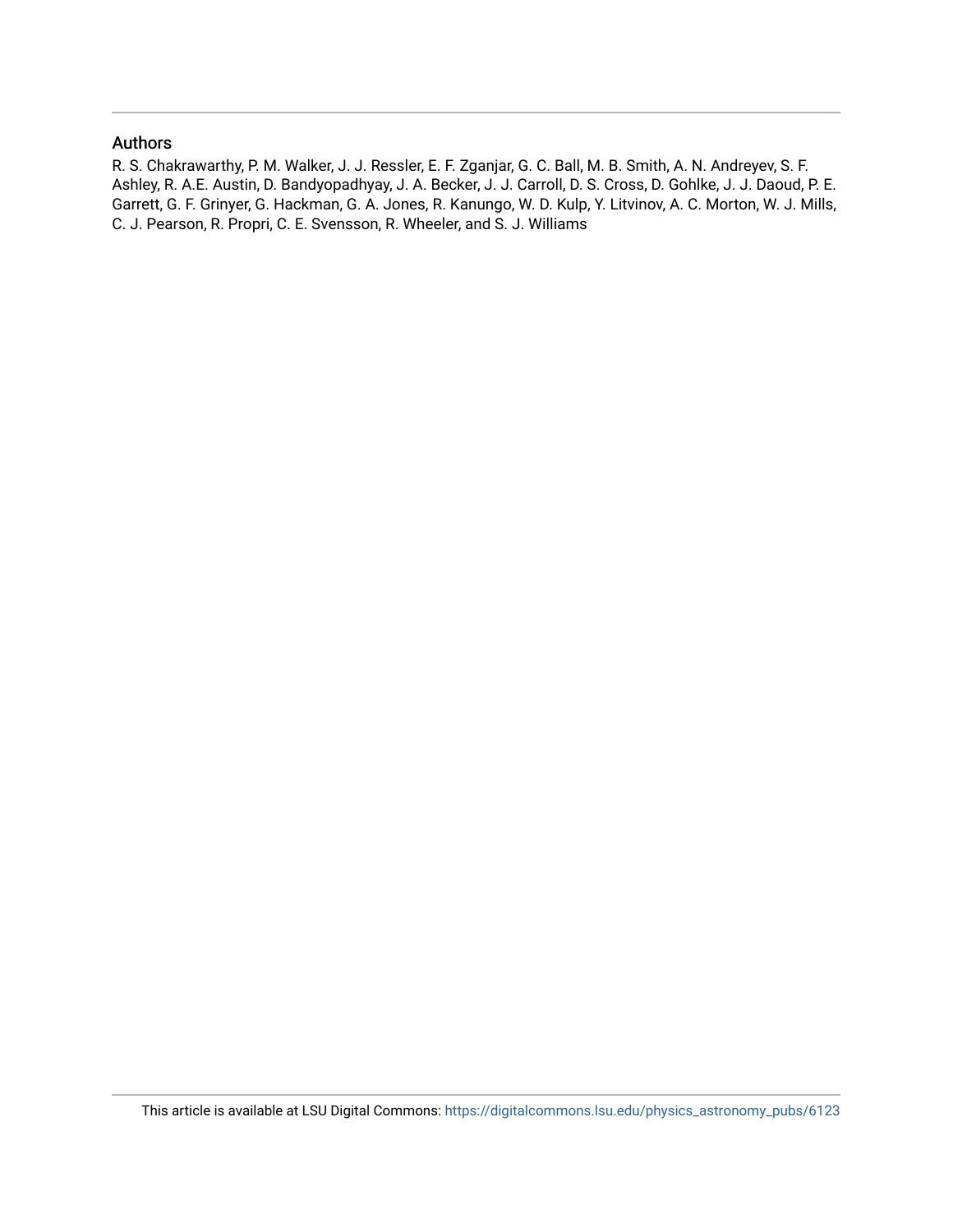$K^{\pi} = 0^+$  **2.29 s isomer in neutron-rich** <sup>174</sup>Tm

R. S. Chakrawarthy,<sup>1,2,∗</sup> P. M. Walker,<sup>3</sup> J. J. Ressler,<sup>2</sup> E. F. Zganjar,<sup>4</sup> G. C. Ball,<sup>1</sup> M. B. Smith,<sup>1</sup> A. N. Andreyev,<sup>1</sup> S. F. Ashley,<sup>3</sup>

R. A. E. Austin,<sup>5</sup> D. Bandyopadhyay,<sup>6</sup> J. A. Becker,<sup>7</sup> J. J. Carroll,<sup>8</sup> D. S. Cross,<sup>2</sup> D. Gohlke,<sup>8</sup> J. J. Daoud,<sup>1,3</sup> P. E. Garrett,<sup>1,6</sup>

G. F. Grinyer,<sup>6</sup> G. Hackman,<sup>1</sup> G. A. Jones,<sup>3</sup> R. Kanungo,<sup>1</sup> W. D. Kulp,<sup>9</sup> Y. Litvinov,<sup>10</sup> A. C. Morton,<sup>1</sup> W. J. Mills,<sup>11</sup>

C. J. Pearson,<sup>1</sup> R. Propri,<sup>8</sup> C. E. Svensson,<sup>6</sup> R. Wheeler,<sup>3,8</sup> and S. J. Williams<sup>3</sup>

<sup>2</sup>*Department of Chemistry, Simon Fraser University, Burnaby, British Columbia, V5A 1S6 Canada*

<sup>3</sup>*Department of Physics, University of Surrey, Guildford, Surrey GU2 7XH, United Kingdom*

<sup>4</sup>*Department of Physics and Astronomy, Baton Rouge, Louisiana 70803, USA*

<sup>5</sup>*Department of Astronomy and Physics, St. Mary's University, Halifax, Nova Scotia, B3H 3C3 Canada*

<sup>6</sup>*Department of Physics, University of Guelph, Guelph, Ontario, N1G 2W1 Canada*

<sup>7</sup>*Lawrence Livermore National Laboratory, Livermore, California 94550, USA*

<sup>8</sup>*Department of Physics and Astronomy, Youngstown State University, Youngstown, Ohio 44555, USA*

<sup>9</sup>*School of Physics, Georgia Institute of Technology, Atlanta, Georgia 30332-0430, USA*

<sup>10</sup>*GSI, Planckstrasse 1, Darmstadt 64291, Germany*

<sup>11</sup>*Department of Physics, Simon Fraser University, Burnaby, British Columbia, V5A 1S6 Canada*

(Received 21 December 2005; published 8 February 2006)

Gamma-ray and conversion-electron spectroscopy have established the existence of a 2.29(1) s,  $K^{\pi} = 0^{+}$ , isomeric state in neutron-rich  $^{174}$ Tm. The isomer deexcites via 100- and 152-keV electromagnetic transitions. First results from a newly commissioned Si(Li) detector array have established their *M*1 and *E*3 multipolarities, respectively. The single-particle configurations of the excited states suggest that the *E*3 transition originates from  $a \pi h_{11/2}^{-1} \to \pi d_{3/2}$  configuration change, whereas the *M*1 transition occurs between members of a Gallaghar-Moszkowski doublet. From the measured half-life, the deduced  $B(E3)$  value of 0.024(2) W.u. is highly hindered. The reported measurements resolve ambiguities in the previously proposed  $\beta$  decay scheme of <sup>174</sup>Er to <sup>174</sup>Tm.

DOI: [10.1103/PhysRevC.73.024306](http://dx.doi.org/10.1103/PhysRevC.73.024306) PACS number(s): 21.10.Tg, 23.20.Lv, 23.20.Nx, 27.70.+q

## **I. INTRODUCTION**

Models of exotic neutron-rich nuclei predict interesting, as yet unexplored, new physics [1]. However, these nuclei are largely difficult to access in experiments. Isomeric states are proving to be a convenient tool to access and explore excited states in neutron-rich nuclei [2]. In well-deformed nuclei, isomerism can usually be ascribed to *K*-forbidden and/or high-multipolarity transitions [3]. After accounting for these aspects, the reduced hindrance then depends primarily on "local" nuclear-structure *K*-mixing effects, such as density of states, deviations from axial symmetry, and Coriolis mixing [3]. Taken together, these many influences severely complicate the prediction of isomer decay rates. Nevertheless, the experimental identification of isomeric states has a pivotal role in studies of nuclei approaching the drip-lines [2,4] and even of some of the heaviest nuclei synthesized to date [5]. Although there is evidence for exotic proton and two-proton decay modes of isomers near the proton drip-line [6], analogous questions regarding the neutron decay mode of isomers in the neutron-rich region are still open [7]. Additionally, one of the goals of a future study of neutron-rich nuclei in the Dy-Hf region is to search for the possible existence of an "island" of *β*-decaying high-*K* isomers [3,8]. Furthermore, isomer production, especially with high-energy proton-induced reactions, is still poorly understood, and will

be important for future radioactive-beam projects. There are open questions on the reaction mechanism and production cross sections of isomers in even-even, odd-even, and odd-odd nuclei [9]. Additional complications arise because of the unknown release times of isomers and exotic nuclei from, for example, surface-ionization ion sources. Thus, experiments form a crucial component to address these issues.

A new program of research in the deformed, isomer-rich, 170–190 mass region [3,8,10] has been launched at the Isotope Separator and Accelerator (ISAC) facility sited at TRIUMF, Vancouver, Canada. In the present work we report on the characterization of a new 2.29 s isomer in neutron-rich 174Tm  $(Z = 69)$ . The motivation to study such deformed odd-odd nuclei is based on their level structures, whose excitation spectra are among the most intricate and poorly characterized in nuclear structure physics [11]. This is associated with partially blocked pairing, high level density (resulting in a multitude of low-lying configurations), and complex decay patterns. The high probability of isomeric states is a key feature in the spectra of these nuclei, and their identification can lead to unambiguous temporal ordering of excited states. Such is the case with  $174$ Tm, as presented here.

### **II. EXPERIMENTAL PROCEDURE AND RESULTS**

In the present series of experiments, nuclei far from the line of  $\beta$  stability are produced at the ISAC facility using 30-*µ*A 500-MeV proton-induced reactions on a Ta target. The reaction products deexcite during transit, whereas long-lived

<sup>1</sup>*TRIUMF, 4004 Wesbrook Mall, Vancouver, British Columbia, V6T 2A3 Canada*

<sup>∗</sup>Electronic address: rsc1@triumf.ca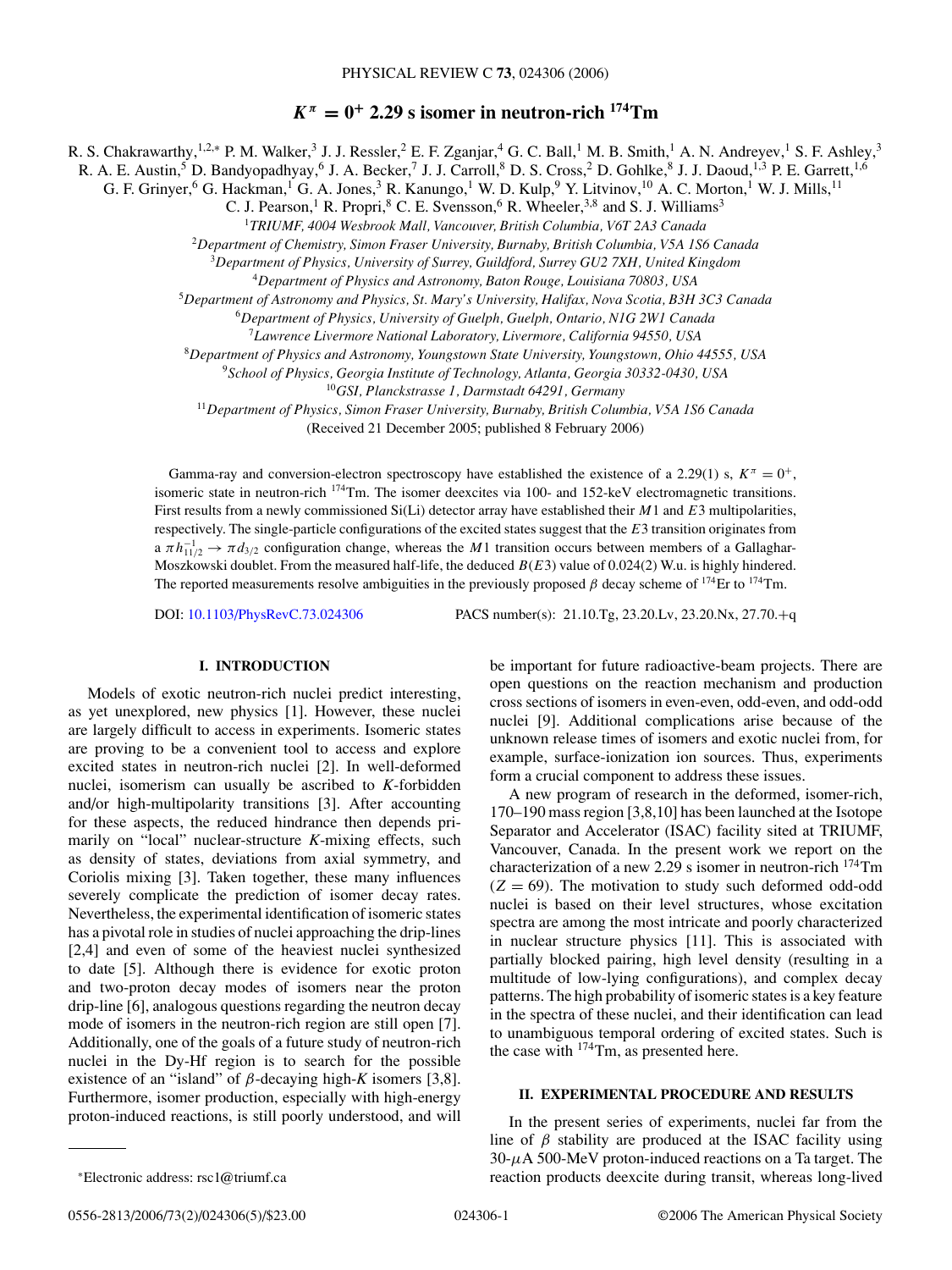isomers ( $T_{1/2} \ge a$  few milliseconds) allow a fraction of the isotopes to be delivered in an excited state. The reaction products are extracted using a surface ionization source and accelerated to an energy of 30 keV. A high-resolution mass analyzer separates species with different mass number, which are then transported to experimental stations such as the 8*π* spectrometer. This spectrometer has been reconfigured in a close-packed configuration [12] and is comprised of 20 Compton-suppressed high-purity germanium detectors. The low-energy beams from ISAC are focused at the center of the  $8\pi$  array and stopped in a 12.7-mm-wide continuous-loop collector tape that is fed from a large aluminum storage chamber. The movable tape transport facility removes longlived activity from the focus of the  $8\pi$  array and minimizes the contaminating activity present in an isobaric beam. Within the 8*π* array, an aluminum hemispherical mounting houses five Si(Li) detectors in a pentagonal geometry, cooled to liquidnitrogen temperatures. Typically, the off-line intrinsic resolution of the (cooled) Si(Li) detectors is 2.9-keV at 975-keV (*K*-shell converted electron of the 1063-keV transition in  $207B$ i); whereas the in-beam resolution is 1.85-keV at 302-keV  $(K$ -shell converted electron of the 364-keV transition in  $174$ Tm  $\beta$  decay). Each of the five Si(Li) detectors, 5 mm thick, circular in shape, and with an area of 200 mm<sup>2</sup>, was mounted at a distance of 2.2 cm from the beam focus. The Pentagonal Array for Conversion Electron Spectroscopy (PACES) covers 8% of the solid angle [13].

In two sets of experiments several of the known high-*K* isomers in the Dy-Hf region, with half-lives ranging from a few milliseconds to several minutes, have been accessed [14]. We report here the spectroscopy of a new 2.29(1) s isomer in the neutron-rich nucleus  $174$ Tm. An initial study measuring only the *γ* transitions was presented at ENAM04 [15]. The  $A = 174$  isobaric beam was implanted into the movable tape transport facility, with beam-off/beam-on/beam-off cycling times of 2s/2s/2s, 2s/3s/3s, 5s/10s/10s, and 10s/100s/50s. Any remnant radioactive decay from the beam particles missing the tape were monitored in the initial beam-off period after moving the tape.

Singles and coincidence  $\gamma$ - $\gamma$ ,  $\gamma$ -electron, and electronelectron data were acquired and sorted off-line into several matrices; these include  $\gamma$ -time, electron-time,  $\gamma$ - $\gamma$ ,  $\gamma$ -electron, and electron-electron coincidence matrices. Standard radioactive sources of  $^{152}$ Eu,  $^{133}$ Ba,  $^{207}$ Bi, as well as the known *γ* -ray and electron peaks from  $174$ Tm ground-state *β* decay, were utilized to calibrate the spectra. The accumulated *γ* -ray data were dominated by the ground-state  $\beta$  decay of <sup>174</sup>Tm  $(T_{1/2} = 5.4 \text{ min})$ . The detection of new isomers is compounded by the presence of multiple decay sources of varying intensities in the form of (here,  $A = 174$ ) isobaric contaminants as well as ionized fluoride/oxide molecular beams (leading to decays from the  $A = 158$  and  $A = 155$  mass chains). Despite contamination, a judicious choice of cycling times enabled rather clean separation of, especially, short-lived isomers. The yields of the  $A = 174$  oxide beam, mainly emanating from the decay of 158Er and 158Tm, were measured to be 13 and 1% of the 174Tmg*.*s*.* yield, respectively; whereas the decays from the  $A = 174$  fluoride beam, primarily from  $155$ Tm, was measured to be at a 0.03% level. Figure 1 shows the singles *γ* -ray spectrum, after subtracting the dominant <sup>174</sup>Tm<sub>g,s</sub><sup>2</sup> activity. The inset shows the growth and decay curve of the 2.29(1) s isomer in the 2s/3s/3s tape cycle [15]; the prominent peaks are the 100.3- and 152.1-keV *γ* -ray transitions and the Tm *K* x rays. The ground-state-to-isomer ratio (later corrected for electron conversion) is 200:1 and demonstrates the device sensitivity. The two coincident *γ* -ray transitions were, in addition, also known to be present in the ground-state *β* decay of 174Er, which has a half-life of 3.3 min [16,17]. From the *γ* -*γ* coincidence data, *K*-conversion coefficients of 3.1(1) and 1.13(6) were extracted, respectively, for these two transitions and were the basis for *M*1 assignments in the previous works [15,17].

The ground-state spin and parity of  $174$ Tm are known to be  $I^{\pi} = 4^-$ , as deduced from the ground-state systematics of the odd-proton Tm isotopes and the  $N = 105$  isotones, and the allowed-unhindered  $\beta$  decay proceeding to the lowest two excited 5<sup>−</sup> states in 174Yb [18]. However, the excited states in <sup>174</sup>Tm populated in the  $I^{\pi} = 0^{+}$  ground-state  $\beta$  decay of <sup>174</sup>Er



FIG. 1. The short-lived singles *γ* -ray spectrum showing prominently the Tm *K* x rays and the 100- and 152-keV *γ* -ray transitions. The 5.4-m 174Tm ground-state *β*-decay component has been subtracted. The inset shows the growth and decay of the isomer gated by the 100-keV *γ* -ray transition.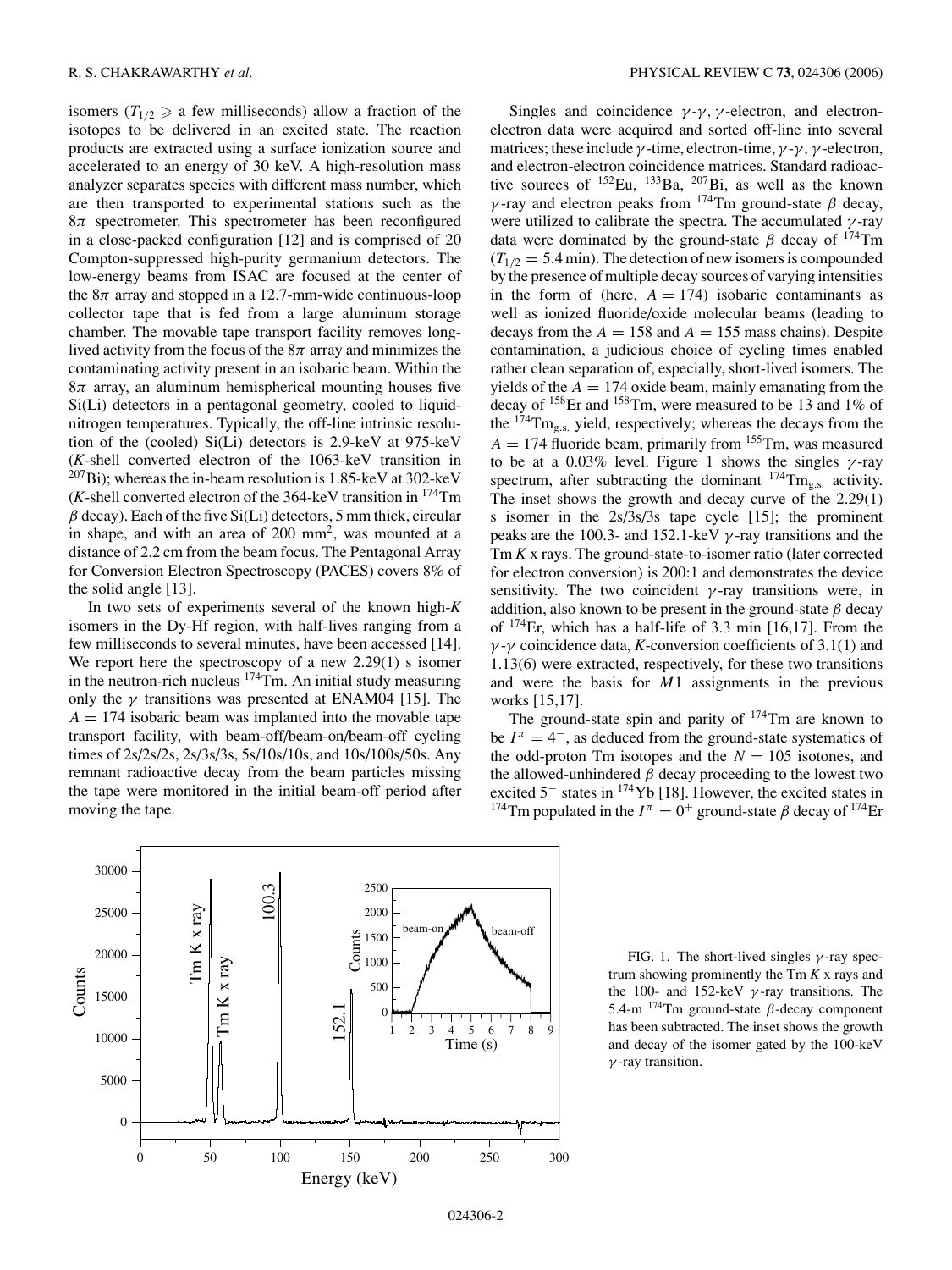

FIG. 2. The singles conversion-electron spectrum obtained by subtracting the 5.4-m 174Tm ground-state *β*-decay component. *Kγ* denotes the conversion-electron corresponding to the *γ* -ray transition, whereas the Tm x rays are labeled  $K_{\alpha}/K_{\beta}$ .

must be of low spin. Hence an unobserved low-energy, highmultipolarity transition was postulated between the low-spin states observed following *β* decay and the high-spin ground state [17]. However, several issues could not be resolved from *γ* -ray spectroscopy alone. These relate to the large intensity difference between the two, seemingly *M*1*, γ* -ray transitions at 100 and 152 keV; the absence of a 252-keV crossover *E*2 transition; and speculation that the isomeric state could be a new excited state, the decay of which could not itself be established, requiring population from a hypothesised high-*K*  $\beta$ -decaying isomer in <sup>174</sup>Er [15].

A closer examination of the *K*-electron conversion coefficient for the 152-keV transition, extracted from x-ray and  $\gamma$ -ray intensities [15,17], reveals that it agrees, within error, with the values expected [19] for a *M*1 multipolarity ( $\alpha_K =$ 0.81) and an *E*3 multipolarity ( $\alpha_K = 1.18$ ). Furthermore, a

*E*3 multipolarity for the 152-keV transition would explain the large intensity imbalance with the 100-keV transition that arises from the earlier deduction of *M*1 multipolarity for both transitions. However, the *L*-conversion coefficients would differ greatly ( $\alpha_L = 0.12$  and 4.1 for *M*1 and *E*3 multipolarity, respectively), motivating a measurement involving a conversion-electron spectrometer. Therefore, in a follow-up experiment, a new conversion-electron spectrometer, PACES, was brought on-line at the  $8\pi$ -spectrometer station. The singles conversion-electron spectrum obtained by subtracting (with appropriate time restrictions) the transitions from the 5.4 m <sup>174</sup>Tm ground-state  $\beta$  decay is depicted in Fig. 2. This clearly illustrates electrons from *K*-, *L*-, and *M*-converted transitions that are involved in the isomer decay, in addition to the Tm  $K_{\alpha}$ and  $K_\beta$  x rays. The conversion-electron spectrum, gated by the 100-keV *γ* -ray transition, is shown in Fig. 3. The key feature is



FIG. 3. The conversion-electron spectrum gated by the 100-keV *γ* -ray transition. The earlier [15,17], incorrect, *M*1-multipole assignment for the 152-keV transition would have given rise to strong *K* conversion and very little *L* and *M* conversion. The inset depicts the isomer decay scheme as a result of the present work.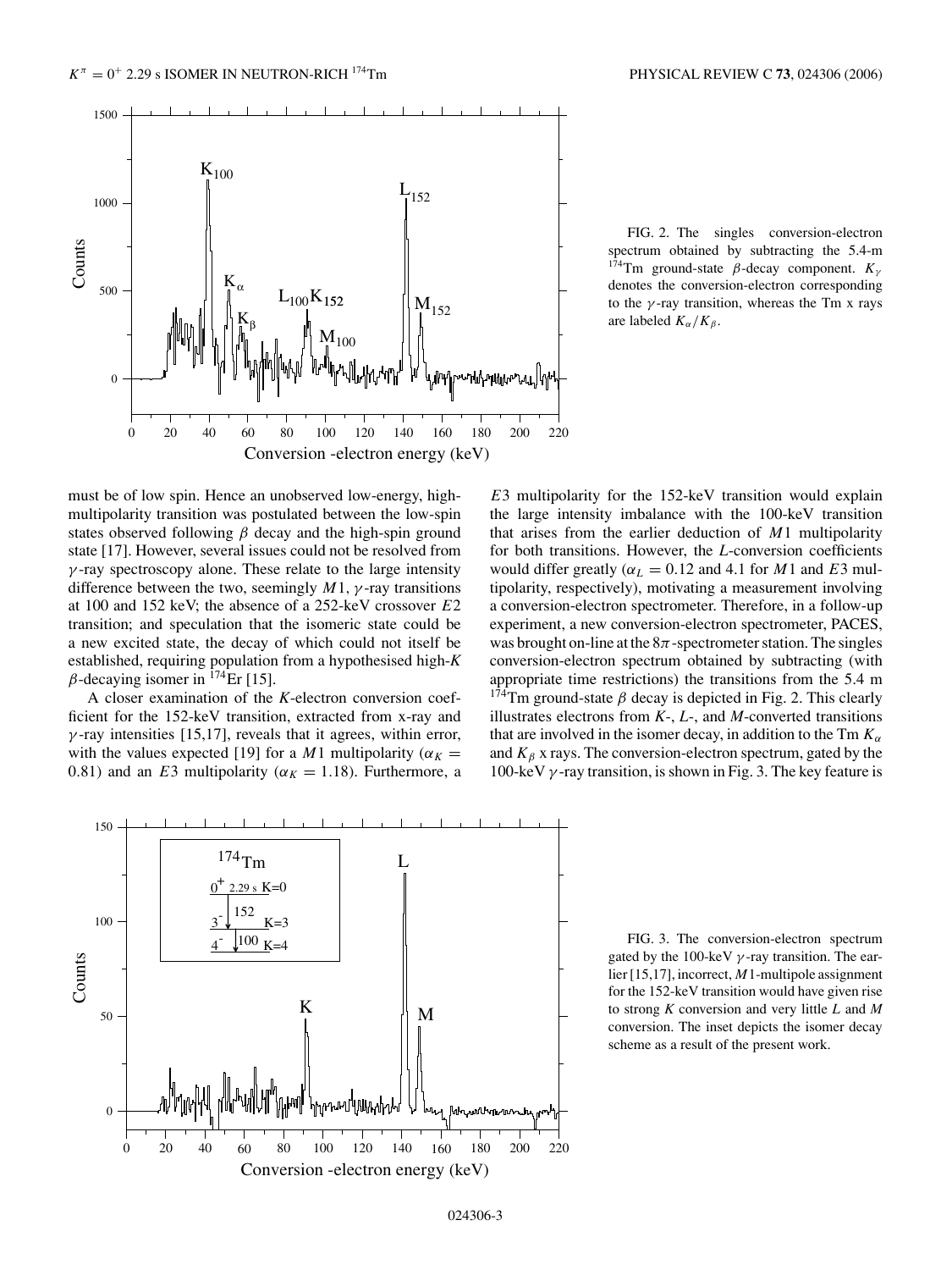| $E_{\nu}$ keV | $I_{\mathcal{V}}$ | ICC (present expt.)                                                                 | ICC (Ref. $[17]$ )       | ICC(theo., Ref. [19])                                             | Multipolarity |
|---------------|-------------------|-------------------------------------------------------------------------------------|--------------------------|-------------------------------------------------------------------|---------------|
| 152.1         | 66.5(6)           | $\alpha_K$ 1.13 $\pm$ 0.06<br>$\alpha_L$ 3.31 $\pm$ 0.48                            | $\alpha_K 0.54 \pm 0.06$ | $\alpha_K$ ( <i>E</i> 3) 1.18<br>$\alpha_L(E3)$ 4.10              | E3            |
|               |                   | $\alpha_M$ 1.10 $\pm$ 0.12                                                          |                          | $\alpha_M(E3)$ 0.99                                               |               |
| 100.3         | 100.0(6)          | $\alpha_K 3.1 \pm 0.01$<br>$\alpha_L$ 0.45 $\pm$ 0.10<br>$\alpha_M$ 0.14 $\pm$ 0.03 | $\alpha_K$ 1.7 $\pm$ 0.3 | $\alpha_K(M1)$ 2.66<br>$\alpha_L(M1)$ 0.40<br>$\alpha_M(M1)$ 0.09 | M1            |

TABLE I. Relative *γ* -ray intensities, experimental and theoretical internal conversion coefficients (ICC).

the prominent peak at 142-keV because of *L* conversion, with the*K*- and *M*-conversion peaks being of relatively low intensity in this spectrum. The deduced conversion coefficients, as well as the *K/L*- and *L/M* intensity ratios, compare very well with an *E*3 multipolarity assignment for the 152-keV transition and rule out the *M*1 alternative. Similarly, the conversion electron data unambiguously assign *M*1 multipolarity to the 100-keV transition. The *K*-, *L*-, and *M*-conversion coefficients from the present and the previous data are shown in Table I. The deduced isomer decay scheme is depicted in the inset of Fig. 3. Analysis of the electron-electron coincidence matrix shows the expected coincidence relationships between the *K* and *L* conversions emanating from the two coincident transitions.

### **III. DISCUSSION**

As discussed, the ground-state spin-parity of  $174$ Tm was deduced to be  $4^-$ . In view of the lack of a crossover  $\gamma$ -ray transition ( $I_\gamma$  252-keV  $\leqslant$  0.34%  $I_\gamma$  100-keV) or a highly converted *M*4 transition, in the "singles" conversion-electron spectrum (Fig. 1), it is reasonable to infer that the 100- and 152-keV transitions are of stretched *M*1 and *E*3 character, respectively. A 100-keV *M*1 transition would not give rise to such a long half-life, so the 152–100 keV transition ordering is well defined. Accordingly, the spin-parity sequence is (in increasing energy order) either  $4^- - 5^- - 8^+$  or  $4^- 3^- - 0^+$ . Only the  $0^+$  assignment for the 252-keV isomer is consistent with the known indirect feeding from the *β* decay of  $^{174}$ Er [16,17].

Because this is one of the most deformed regions of the nuclear chart, the levels can be classified by the *K* quantum number, equal to the value of the spin of each intrinsic state. Thus, the isomer acquires a  $K^{\pi} = 0^{+}$  assignment. The identification of the isomer contradicts the previous claim of observing the 100- and 152-keV *γ* -ray transitions in coincidence with  $\beta$  particles from the <sup>174</sup>Er ground-state decay [16,17]. Transitions with energies of 637, 643, 708, 714, 766, and 773 keV were observed in both the LBNL and GSI 174Er *β* decay data [16,17], though not in the present work, as an erbium beam is not produced efficiently by the ion source. These *γ* -ray transitions likely feed the  $K^{\pi} = 0^{+}$  isomer and originate from low-spin levels, consistent with a scenario of allowed Gamow-Teller *β* decay. Indeed, the summed singles intensities of all these transitions [17] is 94(4)% of the total ( $\gamma + e^-$ ) intensity of each of the 100- and 152-keV transitions (from the deduced *M*1 and *E*3 assignments, respectively). Furthermore, a direct  $^{174}\text{Er}(I^{\pi} = 0^+_{\text{g.s}}) \rightarrow ^{174}\text{Tm}(I^{\pi} = 0^+_{\text{isomer}})$  Fermi transition will

be strongly suppressed because of the nonanalog nature of the orbitals involved, consistent with the observed intensity flow.

The same selection rule also forbids *β* decay of the <sup>174</sup>Tm isomer to <sup>174</sup>Yb  $K^{\pi} = 0^{+}$  levels. An upper limit of 1.0(5)% *β*-decay branch could be deduced for such a forbidden decay. This limit was determined from the peakfree region of the electron spectrum from the 2s/3s/3s tape cycle after background subtraction from the *e*<sup>−</sup> time data. (A significant branch would indicate the importance of the so-called correction terms [20].)

A simple structural description of the observed states can be obtained purely by considering the available singleparticle orbitals near the Fermi surface. For 174Tm, the relevant proton single-particle Nilsson orbitals have quantum numbers 1/2<sup>+</sup>[411] and 7/2<sup>-</sup>[523], at a calculated quadrupole deformation of  $\beta_2 \sim 0.28$  [21]. These orbitals couple with the neutron Nilsson orbitals, namely 7/2−[514], 5/2−[512], and 1/2−[521], to produce a set of low-lying intrinsic states in 174Tm. By comparison to the odd-*A* neighbors, the odd proton of  $174$ Tm is likely to be in the  $1/2$ <sup>+</sup>[411] Nilsson orbital ( <sup>173</sup>*,*175Tm *I <sup>π</sup>* <sup>g</sup>*.*s*.* = 1*/*2+), and the odd neutron in the 7/2−[514] Nilsson orbital (<sup>173</sup>Er,<sup>175</sup>Yb  $I_{gs.}^{\pi} = 7/2^-$ ). Following the empirical Gallagher-Moszkowski (GM) rules [22], a coupling of the orbitals  $\pi$ 1/2<sup>+</sup>[411] ⊗  $\nu$ 7/2<sup>-</sup>[514], a spin-parallel triplet state, is especially energetically favored and gives rise to the ground-state spin-parity of  $K^{\pi} = 4^{-}$ . The observation of allowed-unhindered  $\beta$  decay to the  $K^{\pi} = 5^{-}$  states in <sup>174</sup>Yb lends further support to this assignment [18].

The  $K^{\pi} = 3^-$  state at 100-keV is suggested to be the singlet coupling of the GM-doublet arising out of the same orbitals, *π*1/2+[411] ⊗ *ν*7*/*2−[514]. The 100-keV *M*1 transition is then a *K*-allowed transition between the GM-doublet members. Indeed, calculations based on the quasiparticle phonon model (QPM) predict the two lowest lying intrinsic states in 174Tm as a result of such a coupling, and the calculated splitting of 94-keV is very close to the observed splitting of 100-keV (neglecting zero-point rotational motion) [11]. The contribution of this quasiparticle configuration is about 66 and 63% in the triplet and singlet states, respectively; a small contribution of 12% is calculated to arise from a *Q*<sup>22</sup> collective vibration.

The  $K^{\pi} = 0^{+}$  state at 252 keV is seen to result from a favored coupling of the *π*7*/*2−[523] ⊗ *ν*7*/*2−[514] Nilsson orbitals. The 152-keV *E*3 transition is then a *K*-allowed proton-hole transition from the intruder  $h_{11/2}(\otimes h_{9/2})$  orbital to the normal-parity *d*3*/*<sup>2</sup> orbital. Incidentally, for this